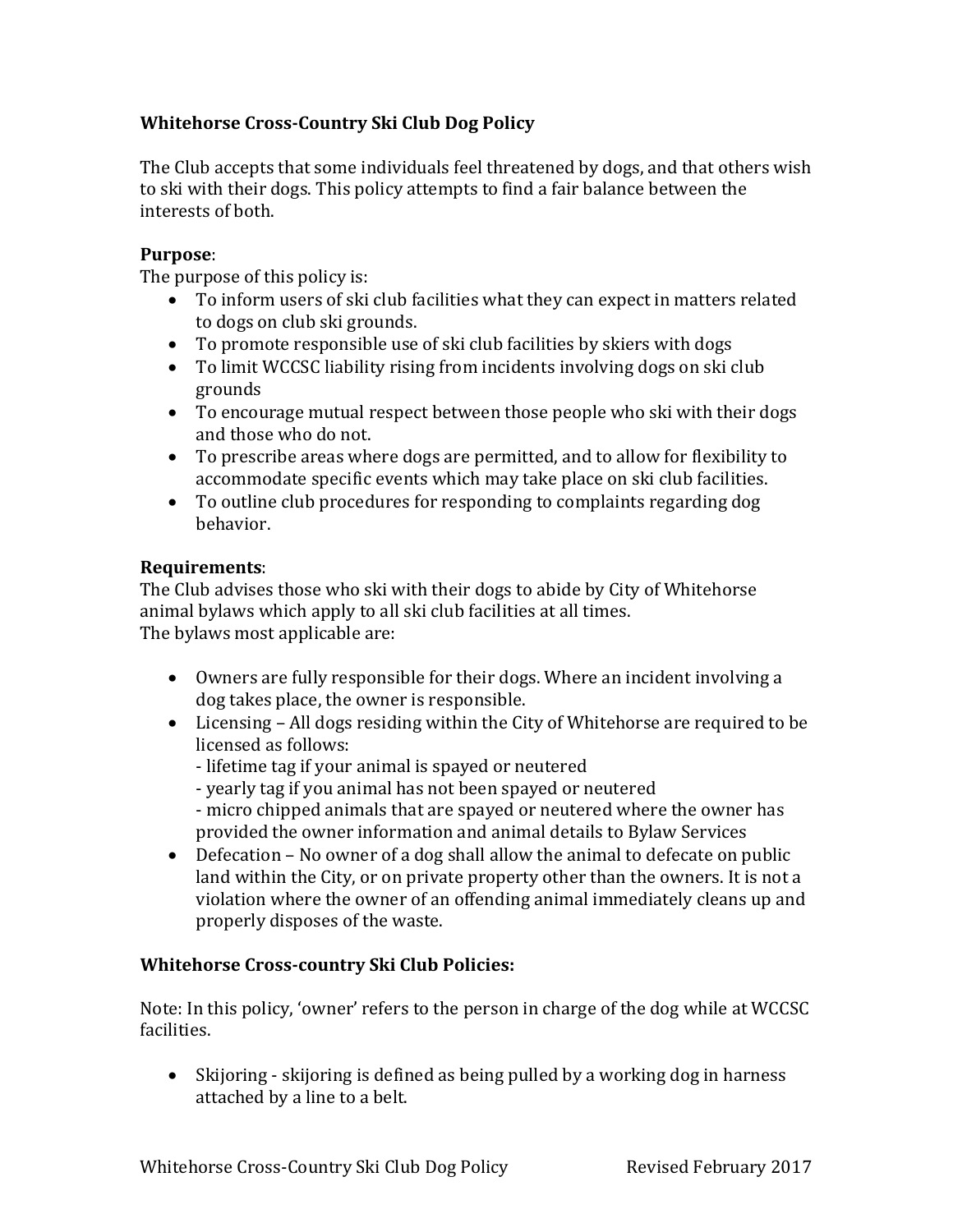- While skijoring:
	- -One dog per skier only.

-Ski jorers proceed at a reasonable and regular skier's pace from the Dog Parking Lot to Harvey's Hut and slow down when approaching other skiers in either direction.

-When approaching skiers from behind, please announce your presence:"on your left" or "passing" would be sufficient.

-It is the responsibility of the skijorer to prevent his/her dog and it's line from interfering with other skiers and their dogs, including, if necessary, shortening the skijor line while passing. It is likewise the responsibility of other dog owners to prevent their dogs from interfering with skijorers and their dogs.

- Dogs (maximum two per skier or four per ski group) are permitted in the following areas, under the full control of their owners.
	- o Dog Parking Lot (alternate park area south of Sumanik Drive and adjacent to Dog Trail)
	- o Dog Trail
	- o Sundog Trail
	- o Copper Trail from Crossroads Junction (near Harvey's Hut) to Copper Haul Road
	- o Copper Haul Road Trail
	- o Mt. McIntyre Ascent, Descent and Fraser Loop (Fraser Loop is permitted beginning November 15)
	- o Lower and Upper Valley and connectors and;
	- o Logan Burn Trail
- Skiers with dogs are expected to remove dog waste from the parking areas as well as the groomed part of the ski trails. Trowels hanging from hooks on trees are provided. Waste bags and receptacles are located in the Dog Parking Lot and the Barking Lot by the Mt. McIntyre Recreation Centre.
- Individuals who use ski club facilities where dogs are permitted should be prepared to meet dogs at any time and maintain control of their own dog(s).
- Your dog should have an excellent recall ('come' command)
- The WCCSC reserves the right to ban problematic or aggressive dogs from the ski trails indefinitely – this includes dog attacks on people and/or other dogs. Dog bites of any kind are not tolerated.
- The Club recommends that skiers with dogs who use the WCCSC trails should certify their dog(s) in the Canine Good Neighbour Program.